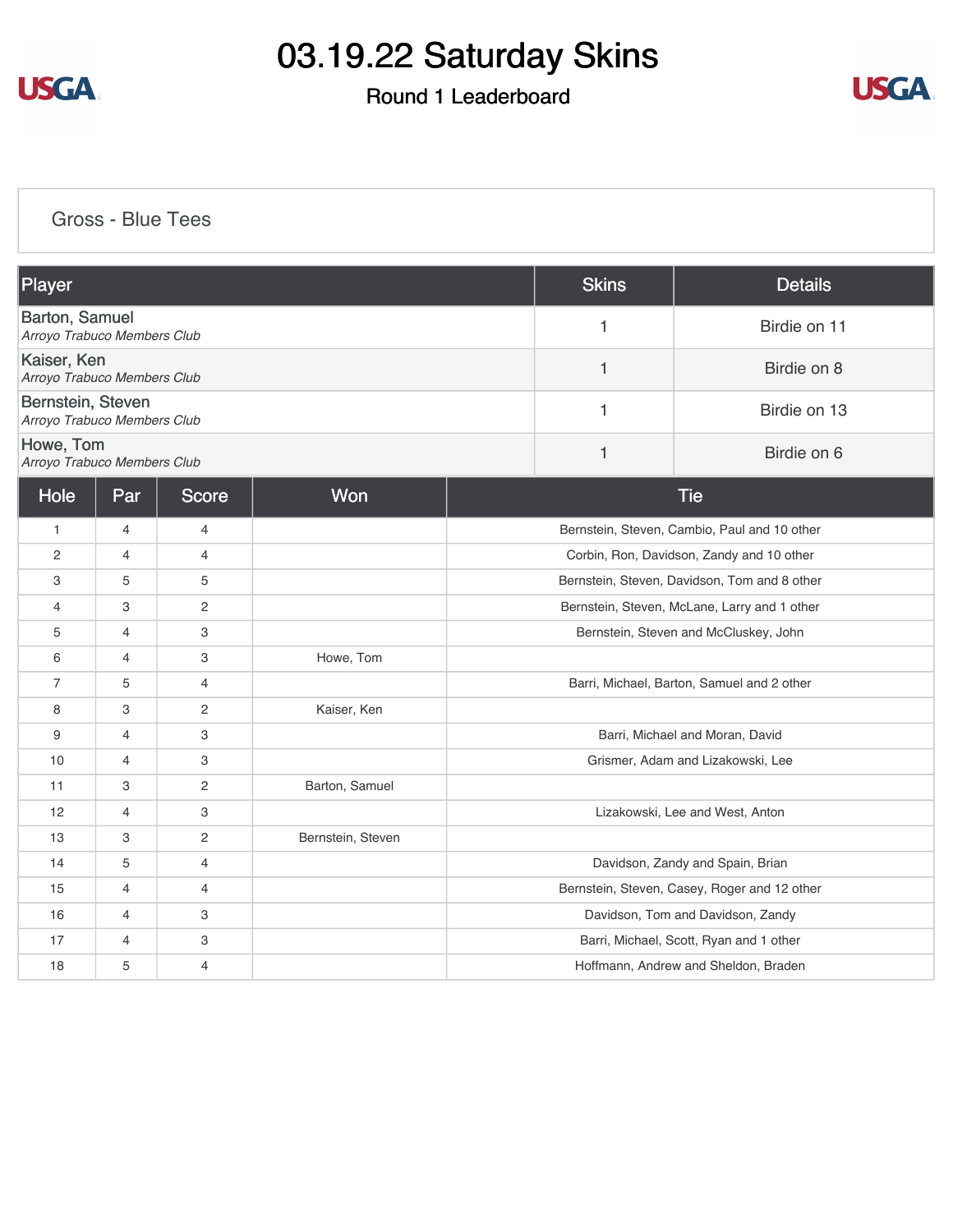

### Round 1 Leaderboard



[Net - Blue Tees](https://cdn2.golfgenius.com/v2tournaments/8308534466905661601?called_from=&round_index=1)

| Player                                           |                |                |                   | <b>Skins</b>                                 | <b>Details</b> |                                               |
|--------------------------------------------------|----------------|----------------|-------------------|----------------------------------------------|----------------|-----------------------------------------------|
| Bernstein, Steven<br>Arroyo Trabuco Members Club |                |                |                   |                                              | 1              | Eagle on 13                                   |
| Cambio, Paul<br>Arroyo Trabuco Members Club      |                |                |                   |                                              | 1              | Birdie on 1                                   |
| Howe, Tom<br>Arroyo Trabuco Members Club         |                |                |                   |                                              | 1              | Birdie on 6                                   |
| Hoffmann, Andrew<br>San Clemente Mens Golf Club  |                |                |                   |                                              | 1              | Eagle on 18                                   |
| Hole                                             | Par            | <b>Score</b>   | Won               | <b>Tie</b>                                   |                |                                               |
| $\mathbf{1}$                                     | 4              | 3              | Cambio, Paul      |                                              |                |                                               |
| $\mathbf{2}^{\prime}$                            | 4              | 3              |                   | Corbin, Ron, Davidson, Zandy and 9 other     |                |                                               |
| 3                                                | 5              | $\overline{4}$ |                   | Hoffmann, Andrew and Hughes, Jeff            |                |                                               |
| 4                                                | 3              | 1              |                   | Bernstein, Steven, McLane, Larry and 1 other |                |                                               |
| 5                                                | $\overline{4}$ | $\overline{2}$ |                   | Bernstein, Steven and McCluskey, John        |                |                                               |
| 6                                                | $\overline{4}$ | 3              | Howe, Tom         |                                              |                |                                               |
| $\overline{7}$                                   | 5              | $\overline{4}$ |                   | Barri, Michael, Barton, Samuel and 3 other   |                |                                               |
| 8                                                | 3              | $\overline{2}$ |                   | Kaiser, Ken, King, Rusty and 1 other         |                |                                               |
| 9                                                | $\overline{4}$ | $\overline{c}$ |                   | Barri, Michael and Moran, David              |                |                                               |
| 10                                               | $\overline{4}$ | 3              |                   | Grismer, Adam and Lizakowski, Lee            |                |                                               |
| 11                                               | 3              | $\overline{2}$ |                   | Barton, Samuel, Corbin, Ron and 2 other      |                |                                               |
| 12                                               | 4              | 2              |                   | Lizakowski, Lee and West, Anton              |                |                                               |
| 13                                               | 3              | $\mathbf{1}$   | Bernstein, Steven |                                              |                |                                               |
| 14                                               | 5              | $\overline{4}$ |                   |                                              |                | Davidson, Zandy, Hoffmann, Andrew and 2 other |
| 15                                               | 4              | 3              |                   |                                              |                | Hoffmann, Andrew, Hughes, Jeff and 1 other    |
| 16                                               | $\overline{4}$ | 3              |                   | Corbin, Ron, Davidson, Tom and 1 other       |                |                                               |
| 17                                               | $\overline{4}$ | $\overline{2}$ |                   |                                              |                | Barri, Michael, Scott, Ryan and 1 other       |
| 18                                               | 5              | 3              | Hoffmann, Andrew  |                                              |                |                                               |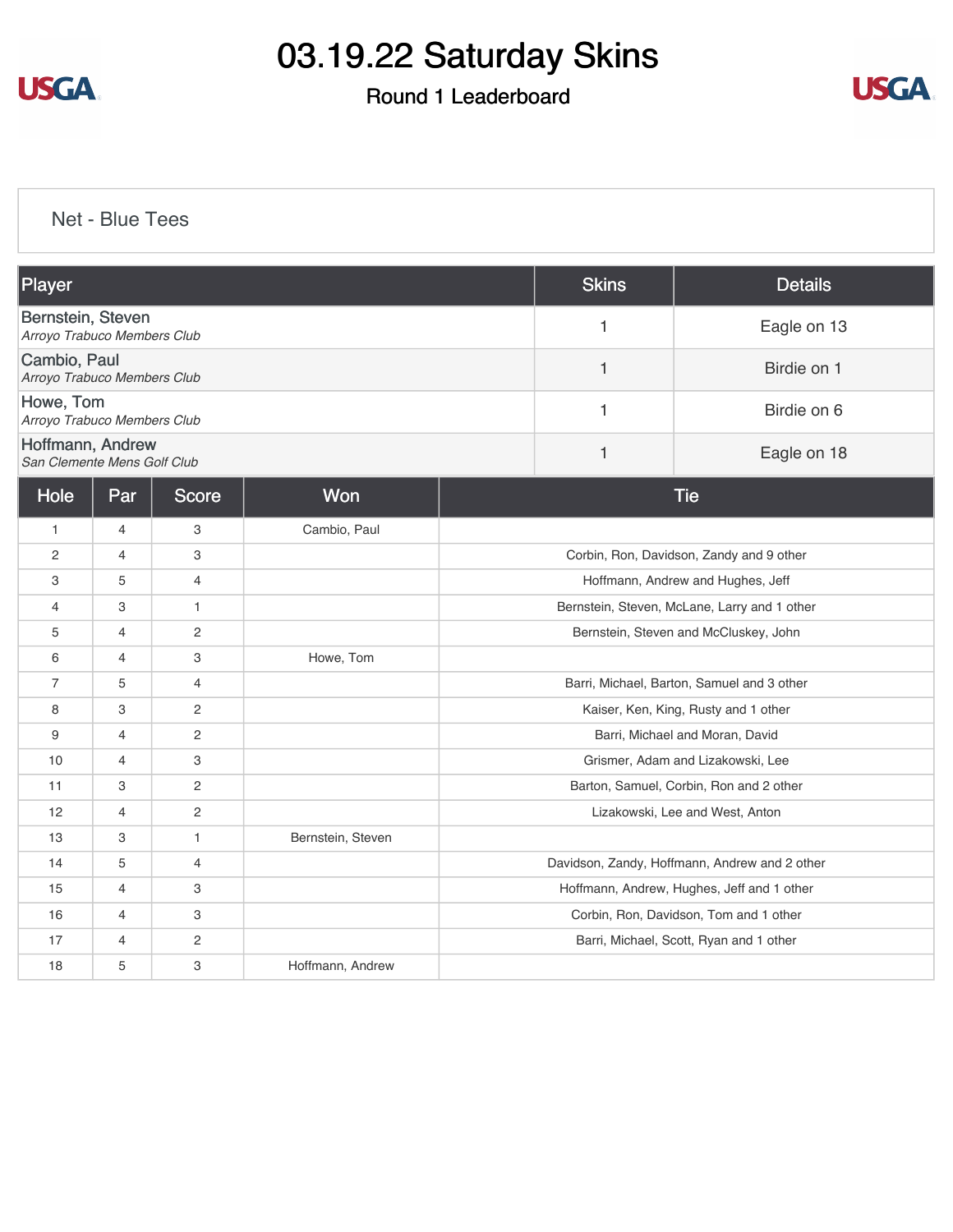

### Round 1 Leaderboard



#### [Gross - White/Red Tees](https://cdn2.golfgenius.com/v2tournaments/8308535561518342306?called_from=&round_index=1)

| Player                                        |                |                |                |  | <b>Skins</b> | <b>Details</b>                               |
|-----------------------------------------------|----------------|----------------|----------------|--|--------------|----------------------------------------------|
| Nelson, James<br>Arroyo Trabuco Members Club  |                |                |                |  | 1            | Birdie on 18                                 |
| Pedzinski, Ron<br>Arroyo Trabuco Members Club |                |                |                |  | 1            | Birdie on 4                                  |
| Colburn, Kirk<br>Arroyo Trabuco Members Club  |                |                |                |  | 1            | Birdie on 11                                 |
| Chin, Darrel<br>Arroyo Trabuco Members Club   |                |                |                |  | 1            | Birdie on 7                                  |
| Heckler, Gregg<br>Arroyo Trabuco Members Club |                |                |                |  | 1            | Birdie on 3                                  |
| Hole                                          | Par            | <b>Score</b>   | Won            |  |              | <b>Tie</b>                                   |
| $\mathbf{1}$                                  | $\overline{4}$ | 4              |                |  |              | Colburn, Kirk, Heckler, Gregg and 2 other    |
| $\overline{c}$                                | $\overline{4}$ | $\overline{4}$ |                |  |              | Hurst, James and Tringale, Raymond           |
| 3                                             | 5              | 4              | Heckler, Gregg |  |              |                                              |
| $\overline{4}$                                | 3              | 2              | Pedzinski, Ron |  |              |                                              |
| 5                                             | $\overline{4}$ | 4              |                |  |              | Tringale, Raymond and Ung, Ron               |
| 6                                             | $\overline{4}$ | $\overline{4}$ |                |  |              | Heckler, Gregg, Hurst, James and 1 other     |
| $\overline{7}$                                | 5              | 4              | Chin, Darrel   |  |              |                                              |
| 8                                             | 3              | 3              |                |  |              | Heckler, Gregg, Hurst, James and 4 other     |
| 9                                             | $\overline{4}$ | 4              |                |  |              | Chin, Darrel, Goldstein, Alex and 1 other    |
| 10                                            | $\overline{4}$ | $\overline{4}$ |                |  |              | Goldstein, Alex, Heckler, Gregg and 6 other  |
| 11                                            | 3              | 2              | Colburn, Kirk  |  |              |                                              |
| 12                                            | $\overline{4}$ | 4              |                |  |              | Nelson, James and Tringale, Raymond          |
| 13                                            | 3              | 3              |                |  |              | Colburn, Kirk, Heckler, Gregg and 5 other    |
| 14                                            | 5              | 5              |                |  |              | Chin, Darrel, Heckler, Gregg and 2 other     |
| 15                                            | $\overline{4}$ | 5              |                |  |              | Christie, Richard, Harcar, John and 6 other  |
| 16                                            | $\overline{4}$ | $\overline{4}$ |                |  |              | Christie, Richard, Colburn, Kirk and 3 other |
| 17                                            | $\overline{4}$ | 4              |                |  |              | Chin, Darrel, Goldstein, Alex and 4 other    |
| 18                                            | 5              | 4              | Nelson, James  |  |              |                                              |